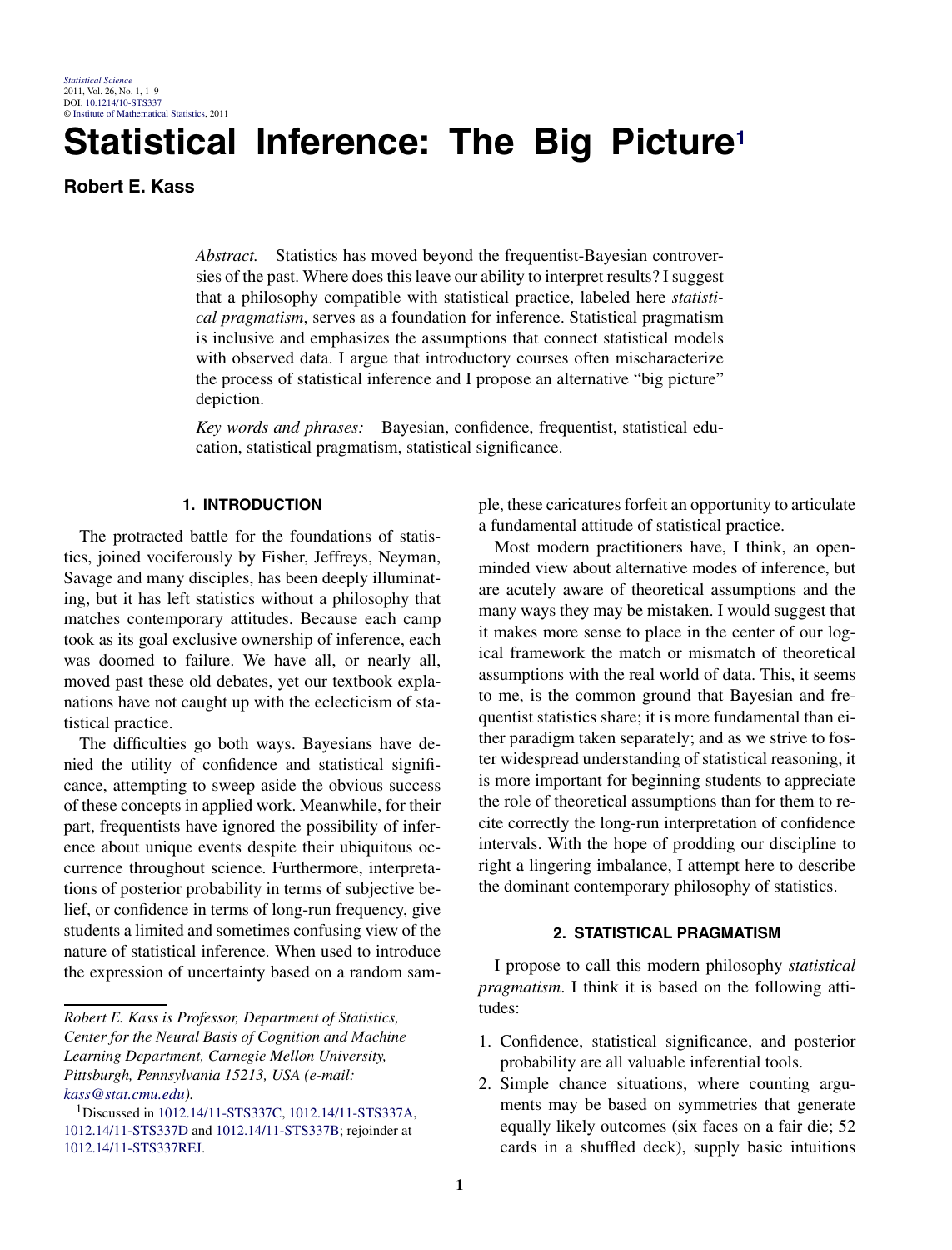<span id="page-1-0"></span>about probability. Probability may be built up to important but less immediately intuitive situations using abstract mathematics, much the way real numbers are defined abstractly based on intuitions coming from fractions. Probability is usefully calibrated in terms of fair bets: another way to say the probability of rolling a 3 with a fair die is 1*/*6 is that 5 to 1 odds against rolling a 3 would be a fair bet.

- 3. Long-run frequencies are important mathematically, interpretively, and pedagogically. However, it is possible to assign probabilities to unique events, including rolling a 3 with a fair die or having a confidence interval cover the true mean, without considering long-run frequency. Long-run frequencies may be regarded as consequences of the law of large numbers rather than as part of the definition of probability or confidence.
- 4. Similarly, the subjective interpretation of posterior probability is important as a way of understanding Bayesian inference, but it is not fundamental to its use: in reporting a 95% posterior interval one need not make a statement such as, "My personal probability of this interval covering the mean is 0.95."
- 5. Statistical inferences of all kinds use statistical models, which embody theoretical assumptions. As illustrated in Figure 1, like scientific models, statistical models exist in an abstract framework; to distinguish this framework from the real world inhabited by data we may call it a "theoretical world." Random variables, confidence intervals, and posterior probabilities all live in this theoretical world. When we use a statistical model to make a statistical inference we implicitly assert that the variation exhibited by data is captured reasonably well by the statistical model, so that the theoretical world corresponds reasonably well to the real world. Conclusions are drawn by applying a statistical inference technique, which is a theoretical construct, to some real data. Figure 1 depicts the conclusions as straddling the theoretical and real worlds. Statistical inferences may have implications for the real world of new observable phenomena, but in scientific contexts, conclusions most often concern scientific models (or theories), so that their "real world" implications (involving new data) are somewhat indirect (the new data will involve new and different experiments).

The statistical models in Figure 1 could involve large function spaces or other relatively weak probabilistic assumptions. Careful consideration of the connection



FIG. 1. *The big picture of statistical inference*. *Statistical procedures are abstractly defined in terms of mathematics but are used*, *in conjunction with scientific models and methods*, *to explain observable phenomena*. *This picture emphasizes the hypothetical link between variation in data and its description using statistical models*.

between models and data is a core component of both the art of statistical practice and the science of statistical methodology. The purpose of Figure 1 is to shift the grounds for discussion.

Note, in particular, that data should not be confused with random variables. Random variables live in the theoretical world. When we say things like, "Let us assume the data are normally distributed" and we proceed to make a statistical inference, we do not need to take these words literally as asserting that the data form a random sample. Instead, this kind of language is a convenient and familiar shorthand for the much weaker assertion that, for our specified purposes, the variability of the data is adequately consistent with variability that would occur in a random sample. This linguistic amenity is used routinely in both frequentist and Bayesian frameworks. Historically, the distinction between data and random variables, the match of the model to the data, was set aside, to be treated as a separate topic apart from the foundations of inference. But once the data themselves were considered random variables, the frequentist-Bayesian debate moved into the theoretical world: it became a debate about the best way to reason from random variables to inferences about parameters. This was consistent with developments elsewhere. In other parts of science, the distinction between quantities to be measured and their theoretical counterparts within a mathematical theory can be relegated to a different subject—to a theory of errors. In statistics, we do not have that luxury, and it seems to me important, from a pragmatic viewpoint, to bring to center stage the identification of models with data. The purpose of doing so is that it provides different interpretations of both frequentist and Bayesian inference, interpretations which, I believe, are closer to the attitude of modern statistical practitioners.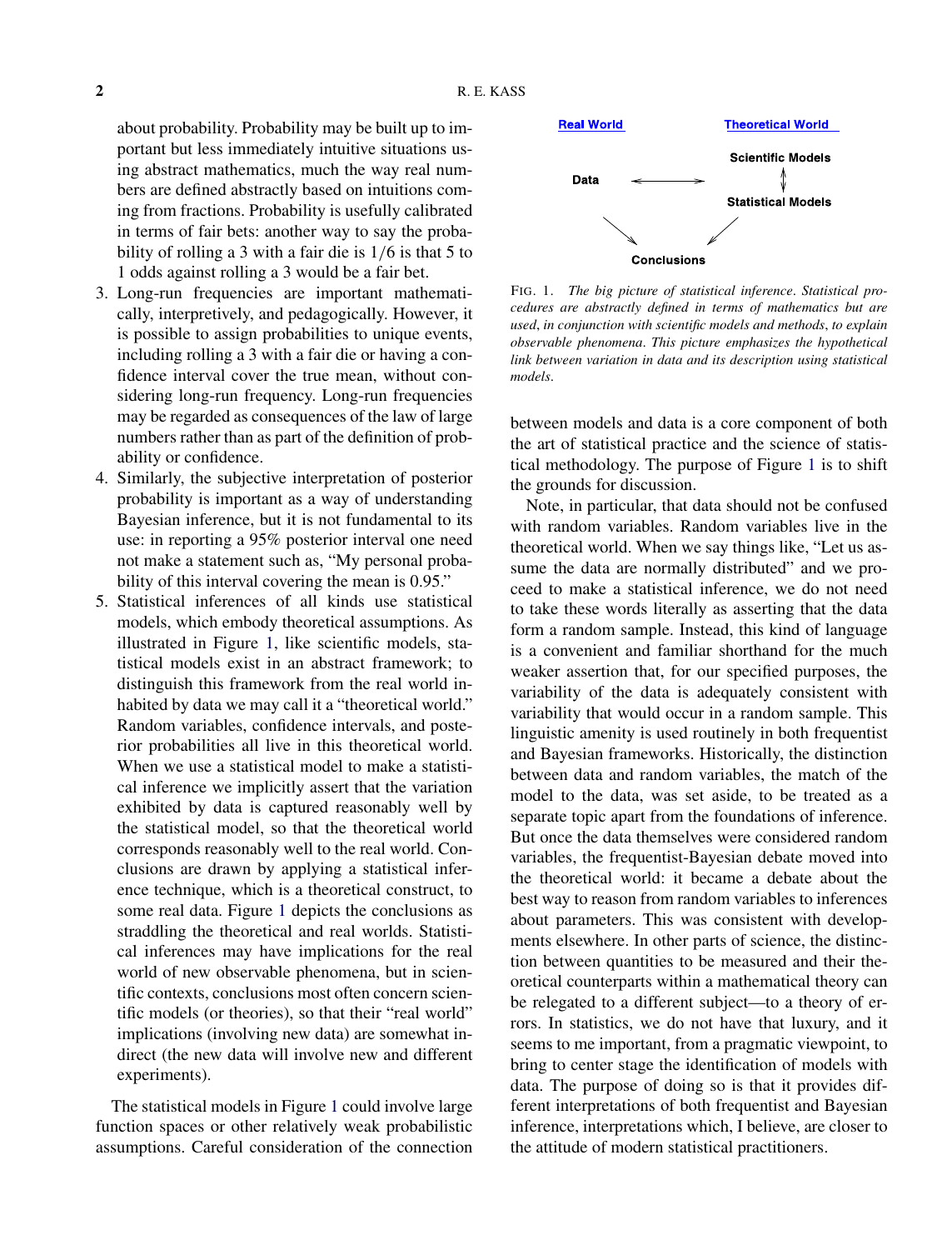

FIG. 2. (A) *BARS fits to a pair of peri-stimulus time histograms displaying neural firing rate of a particular neuron under two alternative experimental conditions*. (B) *The two BARS fits are overlaid for ease of comparison*.

A familiar practical situation where these issues arise is binary regression. A classic example comes from a psychophysical experiment conducted by Hecht, Schlaer and Pirenne [\(1942\)](#page-7-0), who investigated the sensitivity of the human visual system by constructing an apparatus that would emit flashes of light at very low intensity in a darkened room. Those authors presented light of varying intensities repeatedly to several subjects and determined, for each intensity, the proportion of times each subject would respond that he or she had seen a flash of light. For each subject the resulting data are repeated binary observations ("yes" perceived versus "no" did not perceive) at each of many intensities and, these days, the standard statistical tool to analyze such data is logistic regression. We might, for instance, use maximum likelihood to find a 95% confidence interval for the intensity of light at which the subject would report perception with probability  $p = 0.5$ . Because the data reported by Hecht et al. involved fairly large samples, we would obtain essentially the same answer if instead we applied Bayesian methods to get an interval having 95% posterior probability. But how should such an interval be interpreted?

A more recent example comes from DiMatteo, Genovese and Kass [\(2001\)](#page-7-0), who illustrated a new nonparametric regression method called Bayesian adaptive regression splines (BARS) by analyzing neural firing rate data from inferotemporal cortex of a macaque monkey. The data came from a study ultimately reported by Rollenhagen and Olson [\(2005\)](#page-8-0), which investigated the differential response of individual neurons under two experimental conditions. Figure 2 displays BARS fits under the two conditions. One way to quantify the discrepancy between the fits is to estimate the drop in firing rate from peak (the maximal firing rate) to the trough immediately following the peak in each condition. Let us call these peak minus trough differences, under the two conditions,  $\phi^1$  and  $\phi^2$ . Using BARS, DiMatteo, Genovese and Kass reported a posterior mean of  $\hat{\phi}^1 - \hat{\phi}^2 = 50.0$  with posterior standard deviation *(*±20*.*8*)*. In follow-up work, Wallstrom, Liebner and Kass [\(2008\)](#page-8-0) reported very good frequentist coverage probability of 95% posterior probability intervals based on BARS for similar quantities under simulation conditions chosen to mimic such experimental data. Thus, a BARS-based posterior interval could be considered from either a Bayesian or frequentist point of view. Again we may ask how such an inferential interval should be interpreted.

#### **3. INTERPRETATIONS**

Statistical pragmatism involves mildly altered interpretations of frequentist and Bayesian inference. For definiteness I will discuss the paradigm case of confidence and posterior intervals for a normal mean based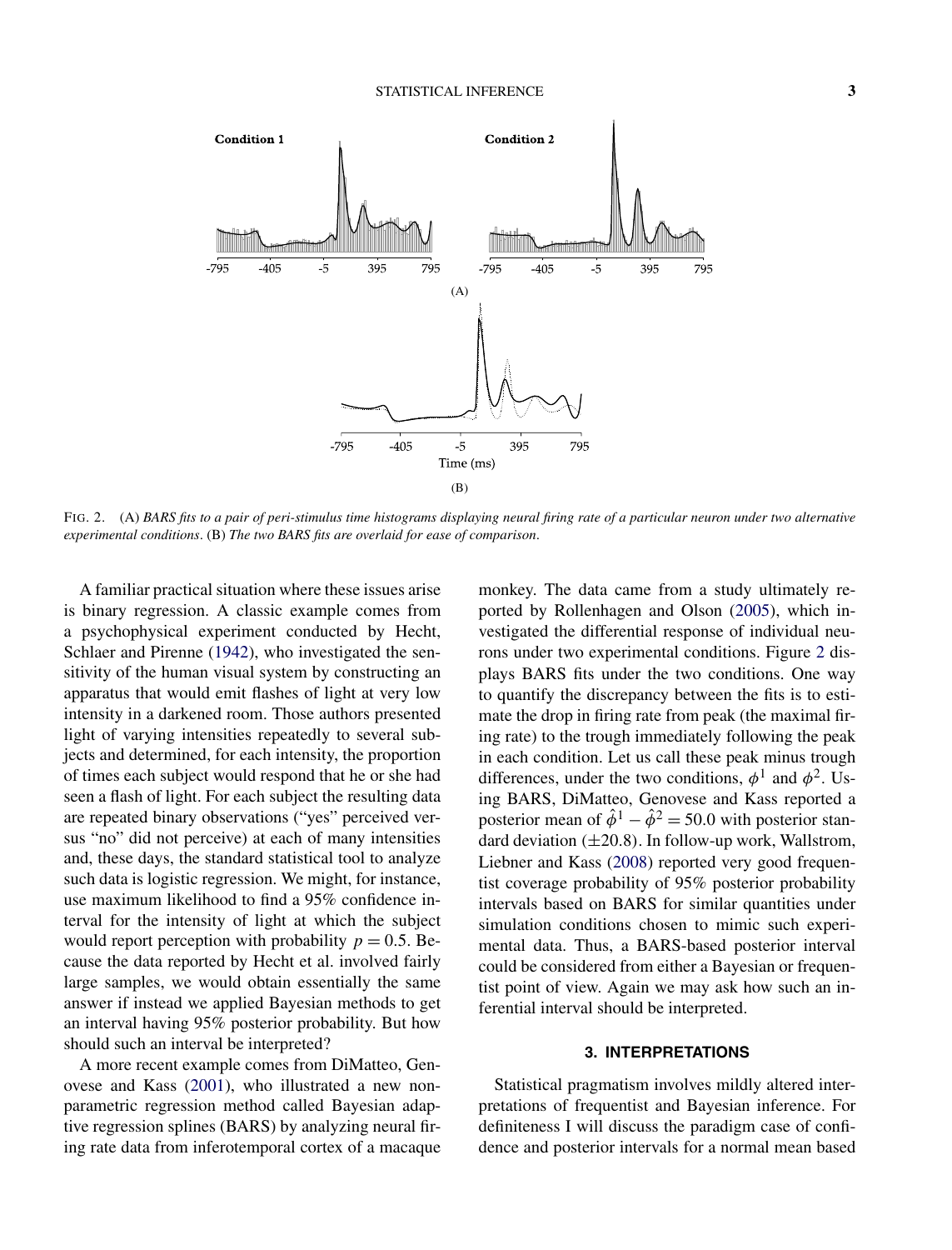and

<span id="page-3-0"></span>on a sample of size *n*, with the standard deviation being known. Suppose that we have  $n = 49$  observations that have a sample mean equal to 10*.*2.

FREQUENTIST ASSUMPTIONS. Suppose  $X_1, X_2$ , *...,Xn* are i.i.d. random variables from a normal distribution with mean  $\mu$  and standard deviation  $\sigma = 1$ . In other words, suppose  $X_1, X_2, \ldots, X_n$  form a random sample from a  $N(\mu, 1)$  distribution.

Noting that  $\bar{x} = 10.2$  and  $\sqrt{49} = 7$  we define the inferential interval

$$
I = (10.2 - \frac{2}{7}, 10.2 + \frac{2}{7}).
$$

The interval *I* may be regarded as a 95% confidence interval. I now contrast the standard frequentist interpretation with the pragmatic interepretation.

FREQUENTIST INTERPRETATION OF CONFIDENCE INTERVAL. Under the assumptions above, if we were to draw infinitely many random samples from a  $N(\mu, 1)$  distribution, 95% of the corresponding confidence intervals  $(\bar{X} - \frac{2}{7}, \bar{X} + \frac{2}{7})$  would cover  $\mu$ .

PRAGMATIC INTERPRETATION OF CONFIDENCE INTERVAL. If we were to draw a random sample according to the assumptions above, the resulting confidence interval  $(\bar{X} - \frac{2}{7}, \bar{X} + \frac{2}{7})$  would have probability 0.95 of covering  $\mu$ . Because the random sample lives in the theoretical world, this is a theoretical statement. Nonetheless, substituting

$$
(1) \t\t X = \bar{x}
$$

together with

$$
\bar{x} = 10.2
$$

we obtain the interval *I*, and are able to draw useful conclusions as long as our theoretical world is aligned well with the real world that produced the data.

The main point here is that we do not need a longrun interpretation of probability, but we do have to be reminded that the unique-event probability of 0.95 remains a theoretical statement because it applies to random variables rather than data. Let us turn to the Bayesian case.

BAYESIAN ASSUMPTIONS. Suppose *X*1*,X*2*,*  $\ldots$ ,  $X_n$  form a random sample from a  $N(\mu, 1)$  distribution and the prior distribution of  $\mu$  is  $N(\mu_0, \tau^2)$ , with  $\tau^2 \gg \frac{1}{49}$  and  $49\tau^2 \gg |\mu_0|$ .

The posterior distribution of  $\mu$  is normal, the posterior mean becomes

$$
\bar{\mu} = \frac{\tau^2}{1/49 + \tau^2} 10.2 + \frac{1/49}{1/49 + \tau^2} \mu_0
$$

and the posterior variance is

$$
v = \left(49 + \frac{1}{\tau^2}\right)^{-1}
$$

but because  $\tau^2 \gg \frac{1}{49}$  and  $49\tau^2 \gg |\mu_0|$  we have

$$
\bar{\mu} \approx 10.2
$$

$$
\mathcal{L}_{\mathcal{A}}(x)
$$

$$
v\approx\frac{1}{49}.
$$

Therefore, the inferential interval *I* defined above has posterior probability 0.95.

BAYESIAN INTERPRETATION OF POSTERIOR IN-TERVAL. Under the assumptions above, the probability that  $\mu$  is in the interval *I* is 0.95.

PRAGMATIC INTERPRETATION OF POSTERIOR IN-TERVAL. If the data were a random sample for which (2) holds, that is,  $\bar{x} = 10.2$ , and if the assumptions above were to hold, then the probability that  $\mu$  is in the interval *I* would be 0.95. This refers to a hypothetical value  $\bar{x}$  of the random variable  $\bar{X}$ , and because  $\overline{X}$  lives in the theoretical world the statement remains theoretical. Nonetheless, we are able to draw useful conclusions from the data as long as our theoretical world is aligned well with the real world that produced the data.

Here, although the Bayesian approach escapes the indirectness of confidence within the theoretical world, it cannot escape it in the world of data analysis because there remains the additional layer of identifying data with random variables. According to the pragmatic interpretation, the posterior is not, literally, a statement about the way the observed data relate to the unknown parameter  $\mu$  because those objects live in different worlds. The language of Bayesian inference, like the language of frequentist inference, takes a convenient shortcut by blurring the distinction between data and random variables.

The commonality between frequentist and Bayesian inferences is the use of theoretical assumptions, together with a *subjunctive* statement. In both approaches a statistical model is introduced—in the Bayesian case the prior distributions become part of what I am here calling the model—and we may say that the inference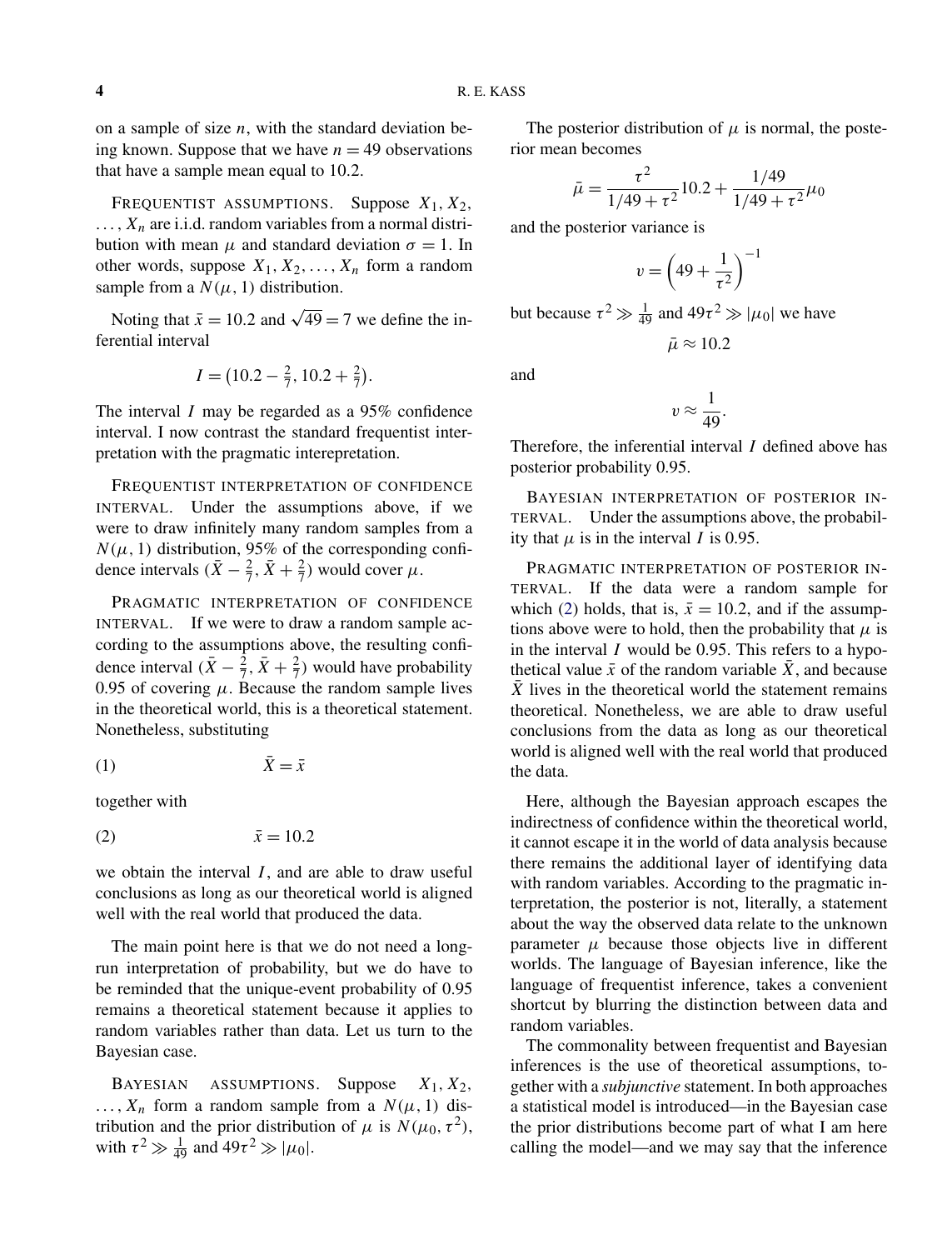<span id="page-4-0"></span>is based on what *would* happen if the data *were* to be random variables distributed according to the statistical model. This modeling assumption would be reasonable if the model *were* to describe accurately the variation in the data.

### **4. IMPLICATIONS FOR TEACHING**

It is important for students in introductory statistics courses to see the subject as a coherent, principled whole. Instructors, and textbook authors, may try to help by providing some notion of a "big picture." Often this is done literally, with an illustration such as Figure 3 (e.g., Lovett, Meyer and Thille, [2008\)](#page-8-0). This kind of illustration can be extremely useful if referenced repeatedly throughout a course.

Figure 3 represents a standard story about statistical inference. Fisher introduced the idea of a random sample drawn from a hypothetical infinite population, and Neyman and Pearson's work encouraged subsequent mathematical statisticians to drop the word "hypothetical" and instead describe statistical inference as analogous to simple random sampling from a finite population. This is the concept that Figure 3 tries to get across. My complaint is that it is not a good general description of statistical inference, and my claim is that Figure [1](#page-1-0) is more accurate. For instance, in the psychophysical example of Hecht, Schlaer and Pirenne discussed in Section [2,](#page-0-0) there is no population of "yes" or "no" replies from which a random sample is drawn. We do not need to struggle to make an analogy with a simple random sample. Furthermore, any thoughts along these lines may draw attention away from the most important theoretical assumptions, such as independence among the responses. Figure [1](#page-1-0) is supposed to remind students to look for the important assumptions, and ask whether they describe the variation in the data reasonably accurately.



FIG. 3. *The big picture of statistical inference according to the standard conception*. *Here*, *a random sample is pictured as a sample from a finite population*.

One of the reasons the population and sample picture in Figure 3 is so attractive pedagogically is that it reinforces the fundamental distinction between parameters and statistics through the terms *population mean* and *sample mean*. To my way of thinking, this terminology, inherited from Fisher, is unfortunate. Instead of "population mean" I would much prefer *theoretical mean*, because it captures better the notion that a theoretical distribution is being introduced, a notion that is reinforced by Figure [1.](#page-1-0)

I have found Figure [1](#page-1-0) helpful in teaching basic statistics. For instance, when talking about random variables I like to begin with a set of data, where variation is displayed in a histogram, and then say that probability may be used to describe such variation. I then tell the students we must introduce mathematical objects called random variables, and in defining them and applying the concept to the data at hand, I immediately acknowledge that this is an abstraction, while also stating that—as the students will see repeatedly in many examples—it can be an extraordinarily useful abstraction whenever the theoretical world of random variables is aligned well with the real world of the data.

I have also used Figure [1](#page-1-0) in my classes when describing attitudes toward data analysis that statistical training aims to instill. Specifically, I define statistical thinking, as in the article by Brown and Kass [\(2009\)](#page-7-0), to involve two principles:

- 1. Statistical models of regularity and variability in data may be used to express knowledge and uncertainty about a signal in the presence of noise, via inductive reasoning.
- 2. Statistical methods may be analyzed to determine how well they are likely to perform.

Principle 1 identifies the source of statistical inference to be the hypothesized link between data and statistical models. In explaining, I explicitly distinguish the use of probability to describe variation and to express knowledge. A probabilistic description of variation would be "The probability of rolling a 3 with a fair die is 1*/*6" while an expression of knowledge would be "I'm 90% sure the capital of Wyoming is Cheyenne." These two sorts of statements, which use probability in different ways, are sometimes considered to involve two different kinds of probability, which have been called "aleatory probability" and "epistemic probability." Bayesians merge these, applying the laws of probability to go from quantitative description to quantified belief, but in every form of statistical inference aleatory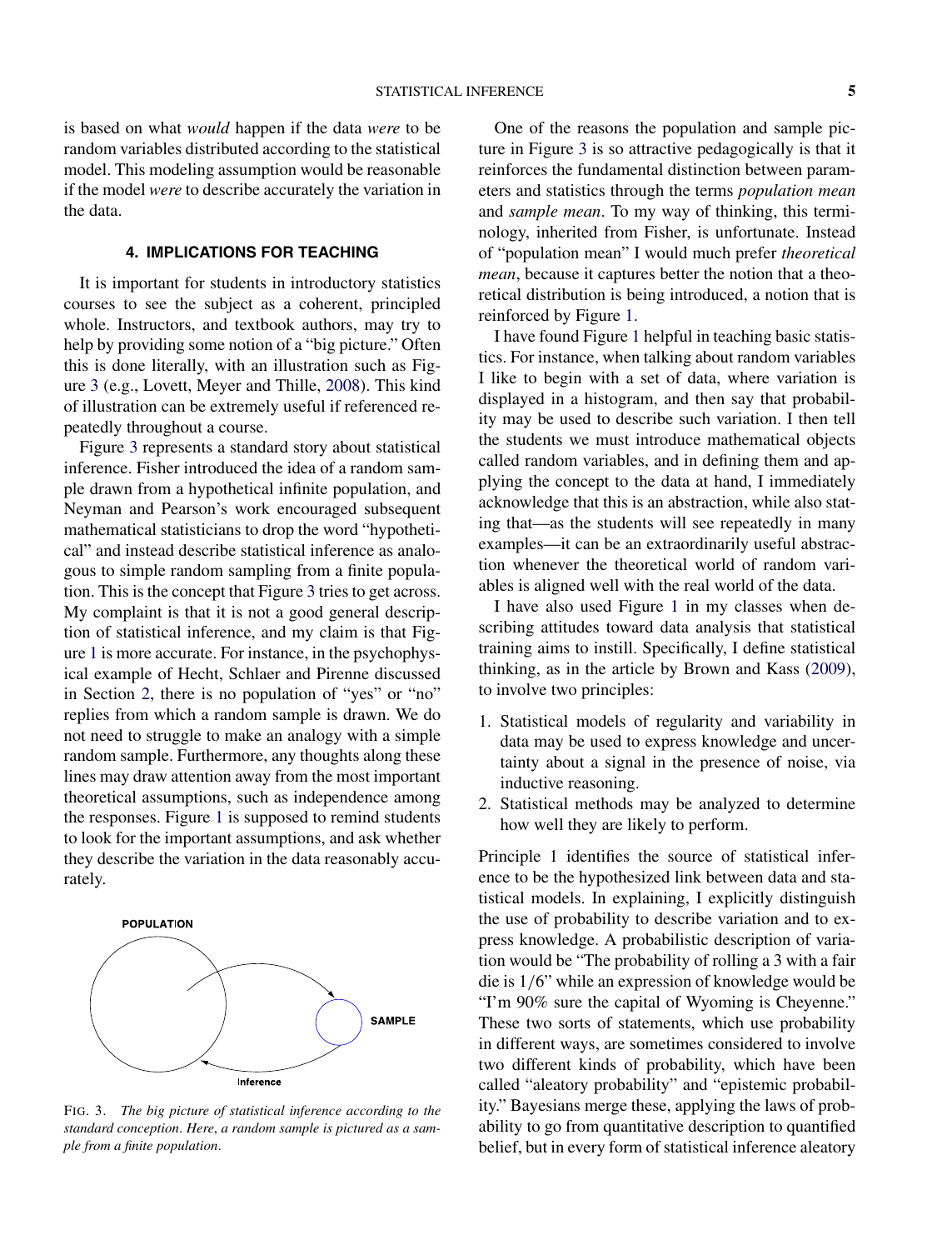

FIG. 4. *A more elaborate big picture*, *reflecting in greater detail the process of statistical inference*. *As in Figure* [1,](#page-1-0) *there is a hypothetical link between data and statistical models but here the data are connected more specifically to their representation as random variables*.

probability is used, somehow, to make epistemic statements. This is Principle 1. Principle 2 is that the same sorts of statistical models may be used to evaluate statistical procedures—though in the classroom I also explain that performance of procedures is usually investigated under varying circumstances.

For somewhat more advanced audiences it is possible to elaborate, describing in more detail the process trained statisticians follow when reasoning from data. A big picture of the overall process is given in Figure 4. That figure indicates the hypothetical connection between data and random variables, between key features of unobserved mechanisms and parameters, and between real-world and theoretical conclusions. It further indicates that data display both regularity (which is often described in theoretical terms as a "signal," sometimes conforming to simple mathematical descriptions or "laws") and unexplained variability, which is usually taken to be "noise." The figure also includes the components exploratory data analysis—EDA—and algorithms, but the main message of Figure 4, given by the labels of the two big boxes, is the same as that in Figure [1.](#page-1-0)

#### **5. DISCUSSION**

According to my understanding, laid out above, statistical pragmatism has two main features: it is eclectic and it emphasizes the assumptions that connect statistical models with observed data. The pragmatic view acknowledges that both sides of the frequentist-Bayesian debate made important points. Bayesians scoffed at the

artificiality in using sampling from a finite population to motivate all of inference, and in using long-run behavior to define characteristics of procedures. Within the theoretical world, posterior probabilities are more direct, and therefore seemed to offer much stronger inferences. Frequentists bristled, pointing to the subjectivity of prior distributions. Bayesians responded by treating subjectivity as a virtue on the grounds that all inferences are subjective yet, while there is a kernel of truth in this observation—we are all human beings, making our own judgments—subjectivism was never satisfying as a logical framework: an important purpose of the scientific enterprise is to go beyond personal decision-making. Nonetheless, from a pragmatic perspective, while the selection of prior probabilities is important, their use is not so problematic as to disqualify Bayesian methods, and in looking back on history the introduction of prior distributions may not have been the central bothersome issue it was made out to be. Instead, it seems to me, the really troubling point for frequentists has been the Bayesian claim to a philosophical high ground, where compelling inferences could be delivered at negligible logical cost. Frequentists have always felt that no such thing should be possible. The difficulty begins not with the introduction of prior distributions but with the gap between models and data, which is neither frequentist nor Bayesian. Statistical pragmatism avoids this irritation by acknowledging explicitly the tenuous connection between the real and theoretical worlds. As a result, its inferences are necessarily subjunctive. We speak of what *would* be inferred if our assumptions *were* to hold. The inferential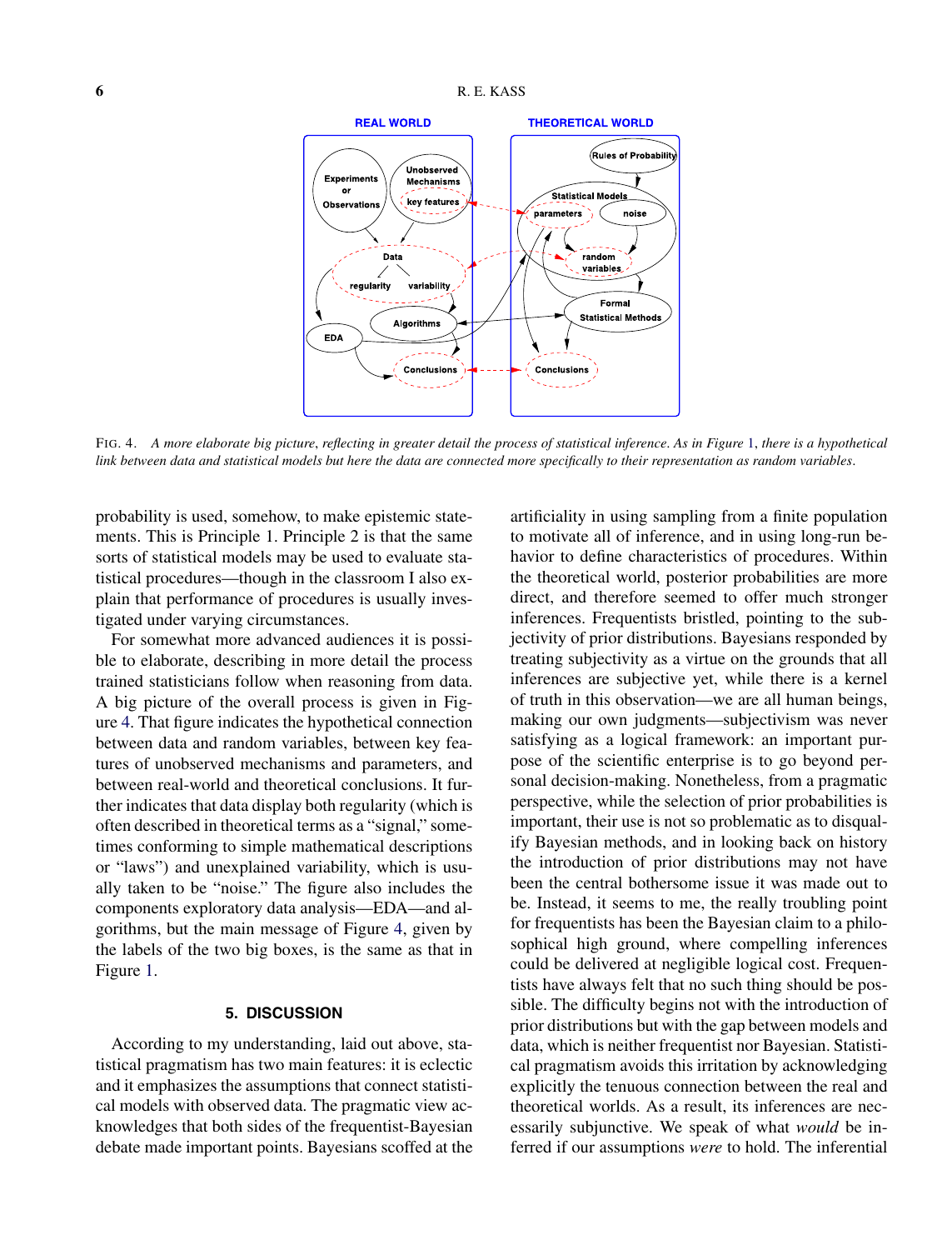bridge is traversed, by both frequentist and Bayesian methods, when we act *as if* the data *were* generated by random variables. In the normal mean example discussed in Section [4,](#page-4-0) the key step involves the conjunction of the two equations [\(1\)](#page-3-0) and [\(2\)](#page-3-0). Strictly speaking, according to statistical pragmatism, equation [\(1\)](#page-3-0) lives in the theoretical world while equation [\(2\)](#page-3-0) lives in the real world; the bridge is built by allowing  $\bar{x}$  to refer to *both* the theoretical value of the random variable and the observed data value.

In pondering the nature of statistical inference I am, like others, guided partly by past and present sages (for an overview see Barnett, [1999\)](#page-7-0), but also by my own experience and by watching many colleagues in action. Many of the sharpest and most vicious Bayesfrequentist debates took place during the dominance of pure theory in academia. Statisticians are now more inclined to argue about the extent to which a method succeeds in solving a data analytic problem. Much statistical practice revolves around getting good estimates and standard errors in complicated settings where statistical uncertainty is smaller than the unquantified aggregate of many other uncertainties in scientific investigation. In such contexts, the distinction between frequentist and Bayesian logic becomes unimportant and con temporary practitioners move freely between frequentist and Bayesian techniques using one or the other depending on the problem. Thus, in a review of statistical methods in neurophysiology in which my colleagues and I discussed both frequentist and Bayesian methods (Kass, Ventura and Brown, [2005\)](#page-7-0), not only did we not emphasize this dichotomy but we did not even mention the distinction between the approaches or their inferential interpretations.

In fact, in my first publication involving analysis of neural data (Olson et al., [2001\)](#page-8-0) we reported more than a dozen different statistical analyses, some frequentist, some Bayesian. Furthermore, methods from the two approaches are sometimes glued together in a single analysis. For example, to examine several neural firing-rate intensity functions  $\lambda^1(t), \ldots, \lambda^p(t)$ , assumed to be smooth functions of time *t*, Behseta et al. [\(2007\)](#page-7-0) developed a frequentist approach to testing the hypothesis  $H_0: \lambda^1(t) = \cdots = \lambda^p(t)$ , for all *t*, that incorporated BARS smoothing. Such hybrids are not uncommon, and they do not force a practitioner to walk around with mutually inconsistent interpretations of statistical inference. Figure [1](#page-1-0) provides a general framework that encompasses both of the major approaches to methodology while emphasizing the inherent gap between data and modeling assumptions, a gap that is bridged through subjunctive statements. The advantage of the pragmatic framework is that it considers frequentist and Bayesian inference to be equally respectable and allows us to have a consistent interpretation, without feeling as if we must have split personalities in order to be competent statisticians. More to the point, this framework seems to me to resemble more closely what we do in practice: statisticians offer inferences couched in a cautionary attitude. Perhaps we might even say that most practitioners are subjunctivists.

I have emphasized subjunctive statements partly because, on the frequentist side, they eliminate any need for long-run interpretation. For Bayesian methods they eliminate reliance on subjectivism. The Bayesian point of view was articulated admirably by Jeffreys (see Robert, Chopin and Rousseau, [2009,](#page-8-0) and accompanying discussion) but it became clear, especially from the arguments of Savage and subsequent investigations in the 1970s, that the only solid foundation for Bayesianism is subjective (see Kass and Wasserman, [1996,](#page-7-0) and Kass, [2006\)](#page-7-0). Statistical pragmatism pulls us out of that solipsistic quagmire. On the other hand, I do not mean to imply that it really does not matter what approach is taken in a particular instance. Current attention frequently focuses on challenging, high-dimensional datasets where frequentist and Bayesian methods may differ. Statistical pragmatism is agnostic on this. Instead, procedures should be judged according to their performance under theoretical conditions thought to capture relevant real-world variation in a particular applied setting. This is where our juxtaposition of the theoretical world with the real world earns its keep.

I called the story about statistical inference told by Figure [3](#page-4-0) "standard" because it is imbedded in many introductory texts, such as the path-breaking book by Freedman, Pisani and Purves [\(2007\)](#page-7-0) and the excellent and very popular book by Moore and McCabe [\(2005\)](#page-8-0). My criticism is that the standard story misrepresents the way statistical inference is commonly understood by trained statisticians, portraying it as analogous to simple random sampling from a finite population. As I noted, the population versus sampling terminology comes from Fisher, but I believe the conception in Figure [1](#page-1-0) is closer to Fisher's conception of the relationship between theory and data. Fisher spoke pointedly of a *hypothetical* infinite population, but in the standard story of Figure [3](#page-4-0) the "hypothetical" part of this notion—which is crucial to the concept—gets dropped (confer also Lenhard, [2006\)](#page-8-0). I understand Fisher's "hypothetical" to connote what I have here called "theoretical." Fisher did not anticipate the co-option of his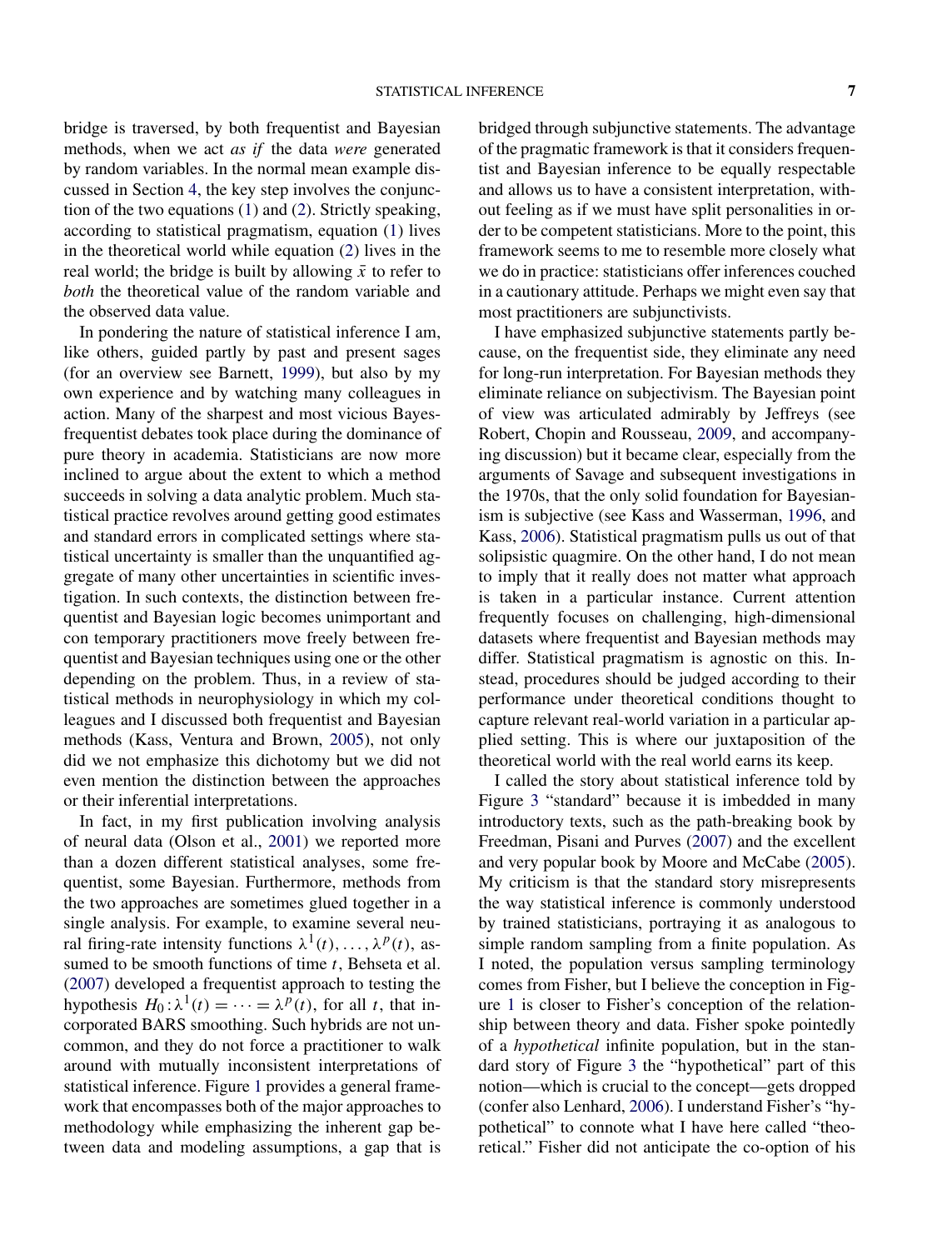<span id="page-7-0"></span>framework and was, in large part for this reason, horrified by subsequent developments by Neyman and Pearson. The terminology "theoretical" avoids this confusion and thus may offer a clearer representation of Fisher's idea. $<sup>1</sup>$ </sup>

We now recognize Neyman and Pearson to have made permanent, important contributions to statistical inference through their introduction of hypothesis testing and confidence. From today's vantage point, however, their behavioral interpretation seems quaint, especially when represented by their famous dictum, "We are inclined to think that as far as a particular hypothesis is concerned, no test based upon the theory of probability can by itself provide any valuable evidence of the truth or falsehood of that hypothesis." Nonetheless, that interpretation seems to have inspired the attitude behind Figure [3.](#page-4-0) In the extreme, one may be led to insist that statistical inferences are valid only when some chance mechanism has generated the data. The problem with the chance-mechanism conception is that it applies to a rather small part of the real world, where there is either actual random sampling or situations described by statistical or quantum physics. I believe the chance-mechanism conception errs in declaring that data are assumed to be random variables, rather than allowing the gap of Figure [1](#page-1-0) to be bridged<sup>2</sup> by statements such as [\(2\)](#page-3-0). In saying this I am trying to listen carefully to the voice in my head that comes from the late David Freedman (see Freedman and Ziesel, 1988). I imagine he might call crossing this bridge, in the absence of an explicit chance mechanism, a leap of faith. In a strict sense I am inclined to agree. It seems to me, however, that it is precisely this leap of faith that makes statistical reasoning possible in the vast majority of applications.

Statistical models that go beyond chance mechanisms have been central to statistical inference since Fisher and Jeffreys, and their role in reasoning has been considered by many authors (e.g., Cox, 1990; Lehmann, 1990). An outstanding issue is the extent to which statistical models are like the theoretical models used throughout science (see Stanford, [2006\)](#page-8-0). I would argue, on the one hand, that they are similar: the most fundamental belief of any scientist is that the theoretical and real worlds are aligned. On the other hand, as observed in Section [2,](#page-0-0) statistics is unique in having to face the gap between theoretical and real worlds every time a model is applied and, it seems to me, this is a big part of what we offer our scientific collaborators. Statistical pragmatism recognizes that all forms of statistical inference make assumptions, assumptions which can only be tested very crudely (with such things as goodness-of-fit methods) and can almost never be verified. This is not only at the heart of statistical inference, it is also the great wisdom of our field.

## **ACKNOWLEDGMENTS**

This work was supported in part by NIH Grant MH064537. The author is grateful for comments on an earlier draft by Brian Junker, Nancy Reid, Steven Stigler, Larry Wasserman and Gordon Weinberg.

#### REFERENCES

- BARNETT, V. (1999). *Comparative Statistical Inference*, 3rd ed. Wiley, New York. [MR0663189](http://www.ams.org/mathscinet-getitem?mr=0663189)
- BEHSETA, S., KASS, R. E., MOORMAN, D. and OLSON, C. R. (2007). Testing equality of several functions: Analysis of singleunit firing rate curves across multiple experimental conditions. *Statist. Med.* **26** 3958–3975. [MR2395881](http://www.ams.org/mathscinet-getitem?mr=2395881)
- BROWN, E. N. and KASS, R. E. (2009). What is statistics? (with discussion). *Amer. Statist.* **63** 105–123.
- COX, D. R. (1990). Role of models in statistical analysis. *Statist. Sci.* **5** 169–174. [MR1062575](http://www.ams.org/mathscinet-getitem?mr=1062575)
- DIMATTEO, I., GENOVESE, C. R. and KASS, R. E. (2001). Bayesian curve-fitting with free-knot splines. *Biometrika* **88** 1055–1071. [MR1872219](http://www.ams.org/mathscinet-getitem?mr=1872219)
- FREEDMAN, D., PISANI, R. and PURVES, R. (2007). *Statistics*, 4th ed. W. W. Norton, New York.
- FREEDMAN, D. and ZIESEL (1988). From mouse-to-man: The quantitative assessment of cancer risks (with discussion). *Statist. Sci.* **3** 3–56.
- GLYMOUR, C. (2001). Instrumental probability. *Monist* **84** 284– 300.
- HECHT, S., SCHLAER, S. and PIRENNE, M. H. (1942). Energy, quanta and vision. *J. Gen. Physiol.* **25** 819–840.
- KASS, R. E. (2006). Kinds of Bayesians (comment on articles by Berger and by Goldstein). *Bayesian Anal.* **1** 437–440. [MR2221277](http://www.ams.org/mathscinet-getitem?mr=2221277)
- KASS, R. E., VENTURA, V. and BROWN, E. N. (2005). Statistical issues in the analysis of neuronal data. *J. Neurophysiol.* **94** 8–25.
- KASS, R. E. and WASSERMAN, L. A. (1996). The selection of prior distributions by formal rules. *J. Amer. Statist. Assoc.* **91** 1343–1370. [MR1478684](http://www.ams.org/mathscinet-getitem?mr=1478684)
- LEHMANN, E. L. (1990). Model specification: The views of Fisher and Neyman, and later developments. *Statist. Sci.* **5** 160–168. [MR1062574](http://www.ams.org/mathscinet-getitem?mr=1062574)

<sup>&</sup>lt;sup>1</sup>Fisher also introduced populations partly because he used longrun frequency as a foundation for probability, which statistical pragmatism considers unnecessary.

 $2B$  Because probability is introduced with the goal of drawing conclusions via statistical inference, it is, in a philosophical sense, "instrumental." See Glymour (2001).